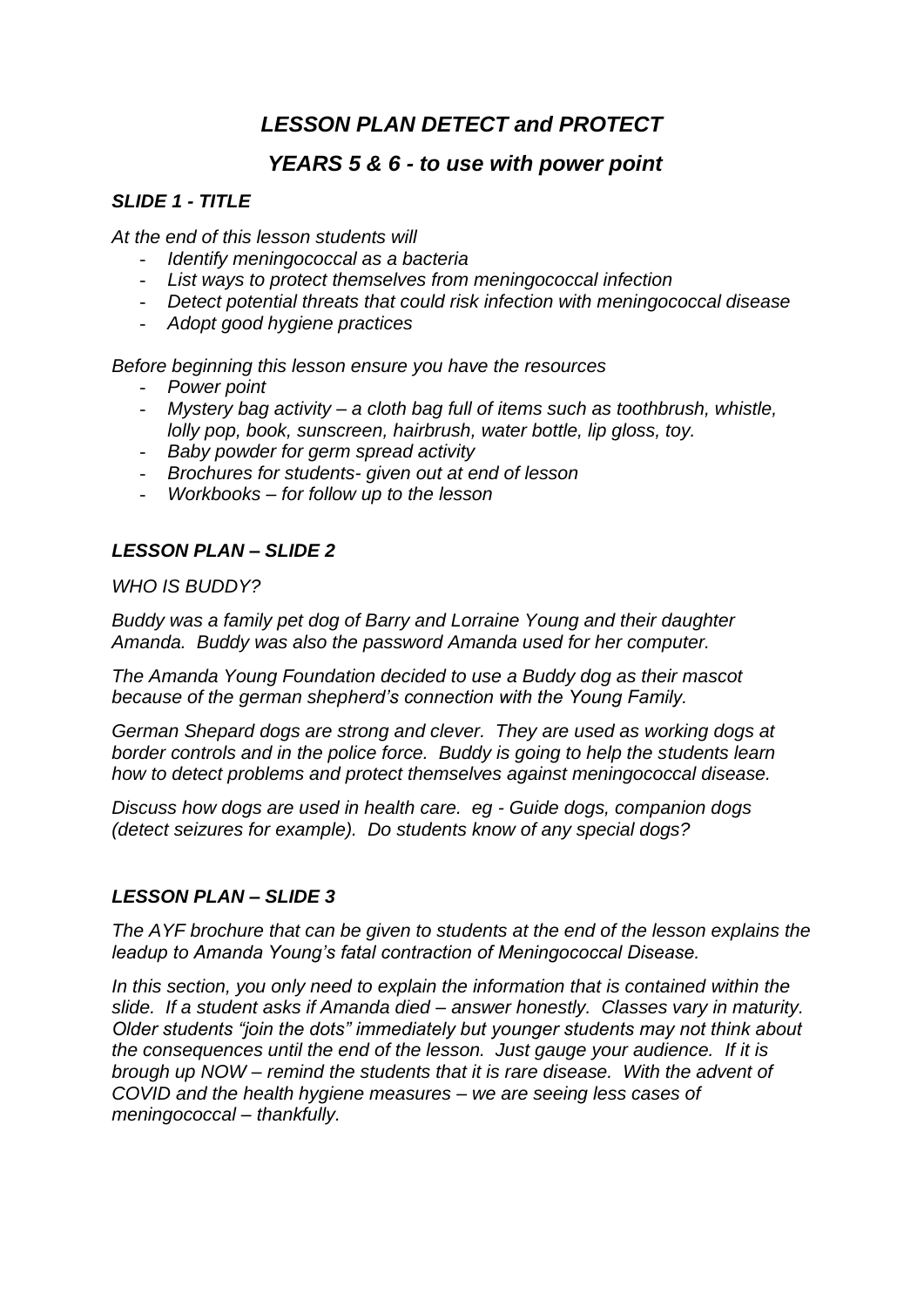*Explain to the students they are going to play a quiz- even before they find out anything about meningococcal. Let's see what you may already know.*

# *LESSON PLAN – SLIDE 5*

*The rules for the quiz.*

*If you think the answer is A - raise your hand.*

*If you think the answer is B – put your hands on your hips.*

# *LESSON PLAN – SLIDE 6*

*Ask the quiz questions on each of these slides. You can choose whether to "reward" for getting the answer right. Answer A LESSON PLAN – SLIDE 7*

*Ask the quiz questions on each of these slides.*

*You can choose whether to "reward" for getting the answer right.*

*Answer A*

# *LESSON PLAN – SLIDE 8*

*Ask the quiz questions on each of these slides. You can choose whether to "reward" for getting the answer right. Answer B*

# *LESSON PLAN – SLIDE 9*

*Ask the quiz questions on each of these slides. You can choose whether to "reward" for getting the answer right. Answer A*

# *LESSON PLAN – SLIDE 10*

*Ask the quiz questions on each of these slides. You can choose whether to "reward" for getting the answer right. Answer A*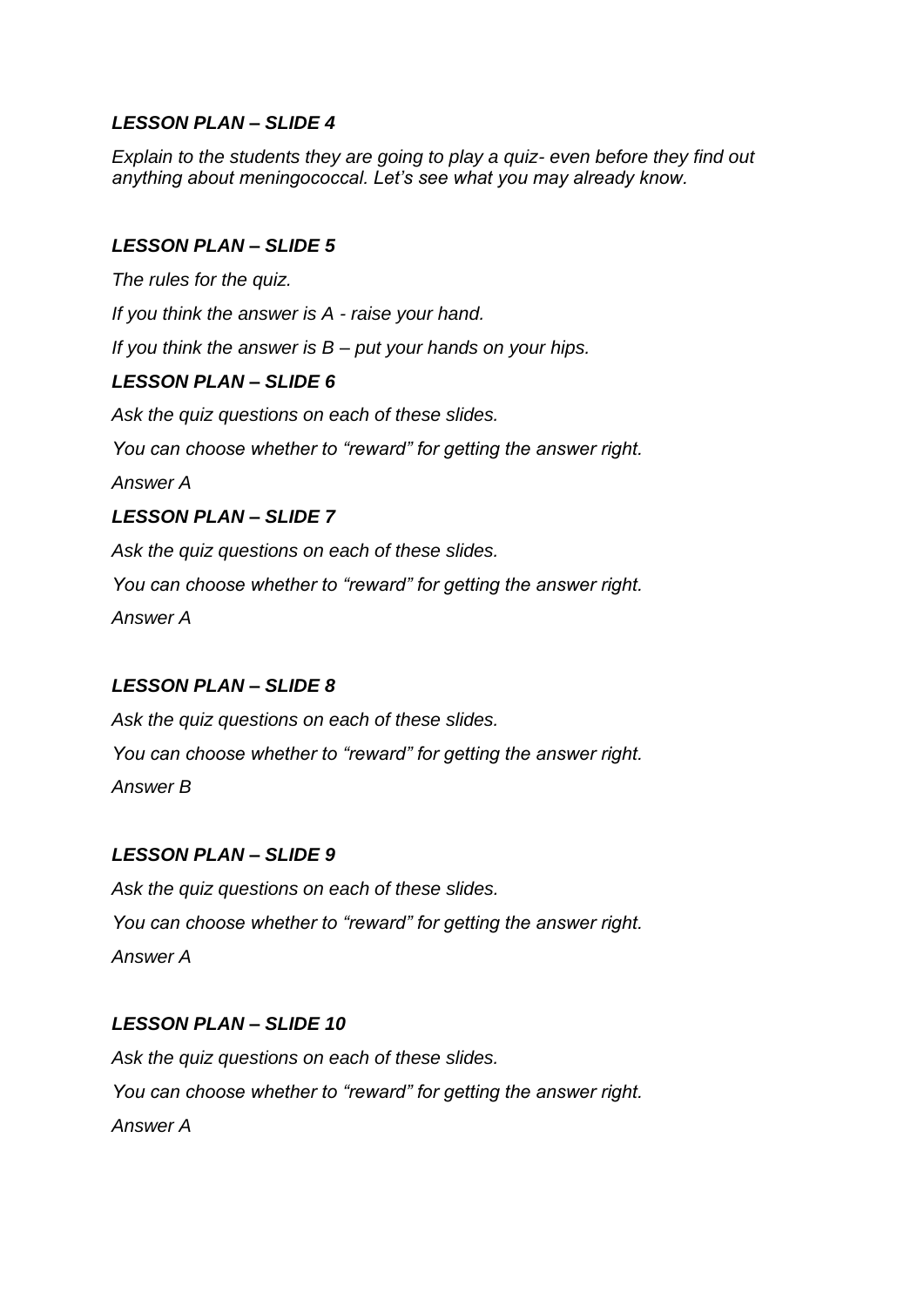*Ask the quiz questions on each of these slides. You can choose whether to "reward" for getting the answer right. Answer A*

### *LESSON PLAN – SLIDE 12*

*Ask the quiz questions on each of these slides. You can choose whether to "reward" for getting the answer right.*

*Answer A*

# *LESSON PLAN – SLIDE 13*

*Ask the quiz questions on each of these slides.*

*You can choose whether to "reward" for getting the answer right.*

*Answer B*

#### *LESSON PLAN – SLIDE 14*

*Summarise and expand on the points in this slide.*

*The antibiotics required are intravenous antibiotics – if you are hospitalised. Close family and friends may be given oral antibiotics if the doctor thinks it is necessary – as a precaution.*

*Bacterial infections need antibiotics – viral infections do not.*

*Just like with other diseases- you can be vaccinated against meningococcal disease. Talk to your parents. Some information in in the AYF brochure.*

# *LESSON PLAN – SLIDE 15*

*This question relates to TYPES of bacteria NOT the total number which is billions.*

*Eg Streptococcus*

*Get students to guess – the answer is 700. You can say higher or lower until you get the correct answer.*

*Not all of these bacteria are bad.* 

*A group of helpful bacteria called lactobacilli can fight several kinds of bad bacteria and may help restore a healthy balance in your mouth.*

*Move on to the next slide.*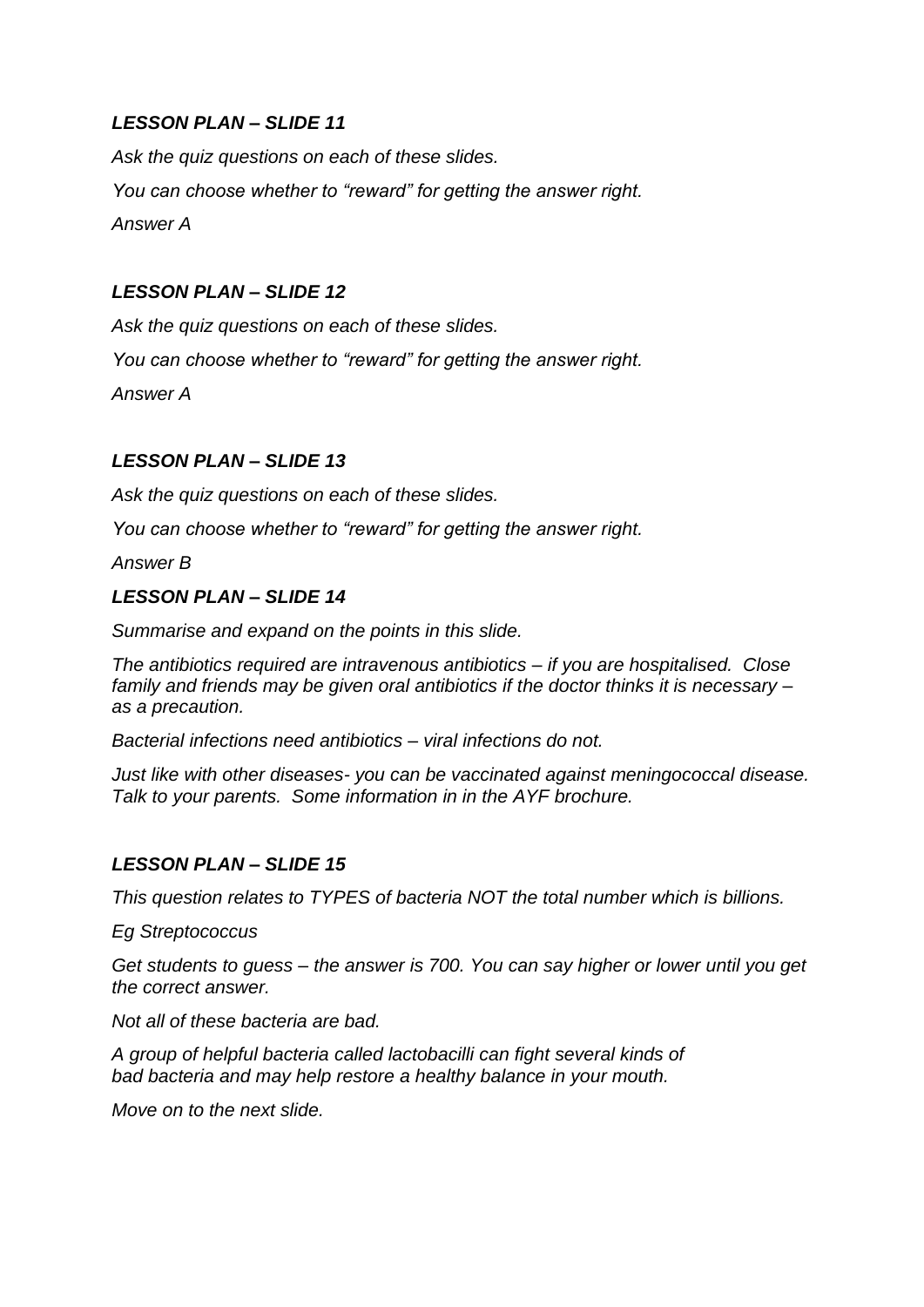*Your body is in a constant battle to keep a good balance between bad and good bacteria.*

*If the bad bacteria start to win the battle – then you can get sick.*

*We need to look after our bodies with a balanced diet, lots of sleep, drink water and exercise. It's just like a car. If we don't check the oil and petrol in a car – it can break down and stop working properly.*

*Our immune system is our defence force fighting the battle against the bad bacteria and viruses. We need these soldiers to be 100 percent fit and active to protect us.* 

#### *LESSON PLAN – SLIDE 17*

*In preparation for this lesson you would have prepared a mystery bag.*

*Ask for volunteers, one at a time, to come to the front of the class and select an item out of the bag.*

*The students are deciding*

*SHARE or NOT SHARE*

*Eg toothbrush – NOT SHARE*

*Invite students to tell stories of ties when they have shared and they probably shouldn't have eg sharing a toothbrush with a sibling or on a camp.*

# *LESSON PLAN – SLIDE 18*

*Quickly explain to the students that they will be shown 2 slides and they need to count ALL the bacteria on the two slides- they need to pay attention and be quick.*

*Move on to the next slide.*

#### *LESSON PLAN – SLIDE 19*

*Leave this slide to view for a few seconds only and move on to the next slide.*

#### *LESSON PLAN – SLIDE 20*

*Take answers from the students – write them on the board – they will probably vary above and below 20.*

*Build up some suspense and reveal the answer on the next slide.*

# *LESSON PLAN – SLIDE 21*

*The answer is 21.*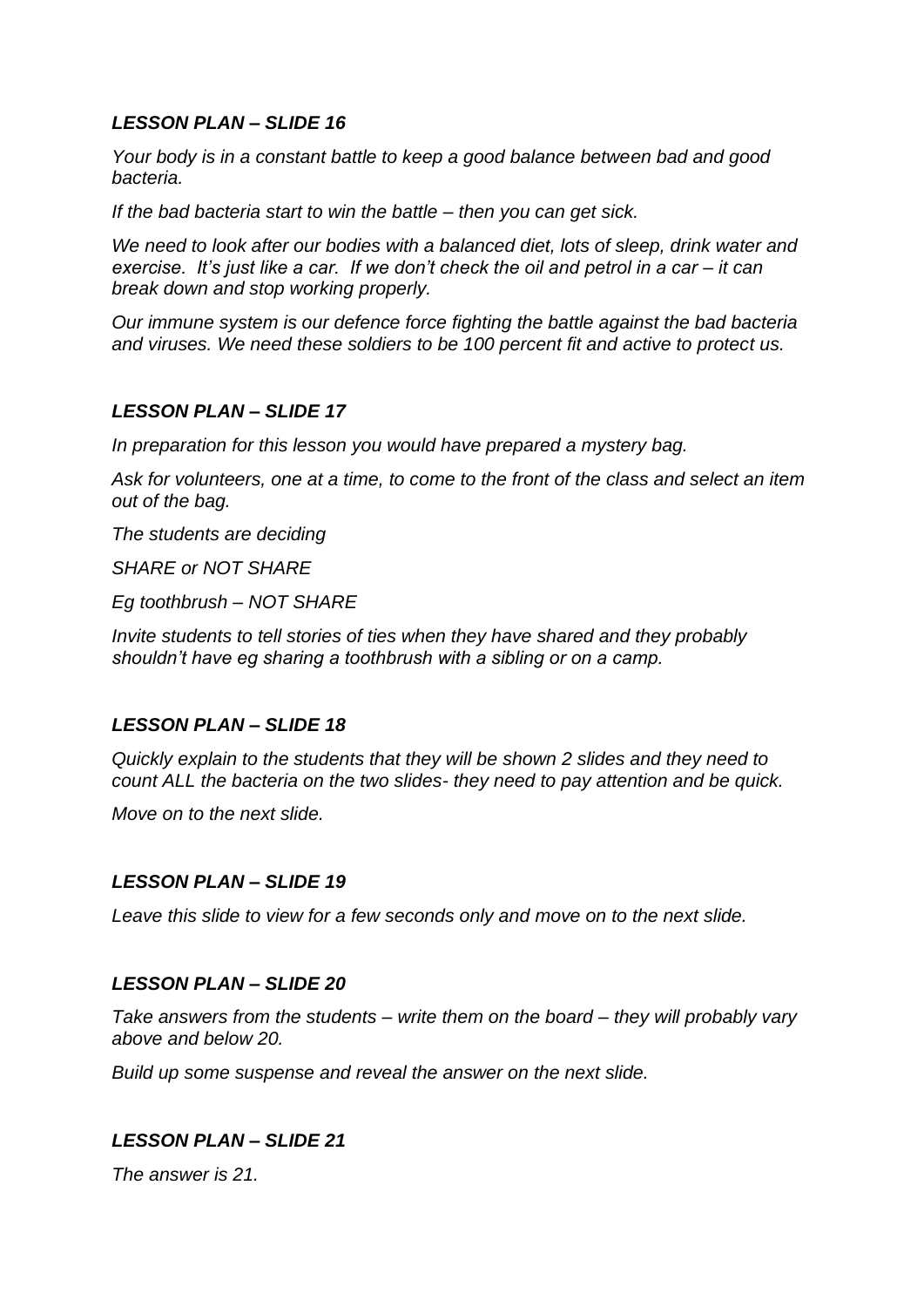*Buddy is feeling unwell and has gone to bed. Where is Buddy feeling sick? Head? Stomach? Arms? Legs? Hands? Feet? Eyes? Throat? This quickly leads into the next slide……..*

# *LESSON PLAN – SLIDE 23*

*Discuss the symptoms to DETECT that are shown on this slide.*

*Have a general discussion with students about times when they have been unwell. What happened. Where did their body hurt?*

*Stress the importance of telling their parents and their parents will know what is the right thing to do. Meningococcal disease is rare and you may just have a cold or gastro but it is important to be aware.*

# *LESSON PLAN – SLIDE 24*

*Ask a student volunteer to come to the front of the class and pretend to sneeze into their own hands. Then take some talcum powder (check for allergies before doing this) and sprinkle it on the student's palms - liberally. Then shake hands with the student and hold up your hand to show the transfer of powder. Go to shake hands with another student and they will probably back away! Walk to a table and put your hand on its surface. The message is clear – it is easy to transfer bacteria to other people and surfaces.* 

*WASH YOUR HANDS OFTEN.*

*Teacher and student should wash their hands immediately or use hand sanitizer.*

# *LESSON PLAN – SLIDE 25*

*To the tune of Row, Row, Row Your Boat demo this song for the students and then have the students sing it 3 times (the time required to thoroughly clean their hands with warm soap and water).*

*Demo cleaning your hands – in between the fingers, around the thumb, around the finger nails etc*

#### *LESSON PLAN – SLIDE 26*

*Sing this song to the students- to the tune of Frere Jacques.*

*Now ask the students to sing – with gusto!*

*Students can include actions at the appropriate parts of the song eg tap their head questioningly at where are you, point to their nose and throat*